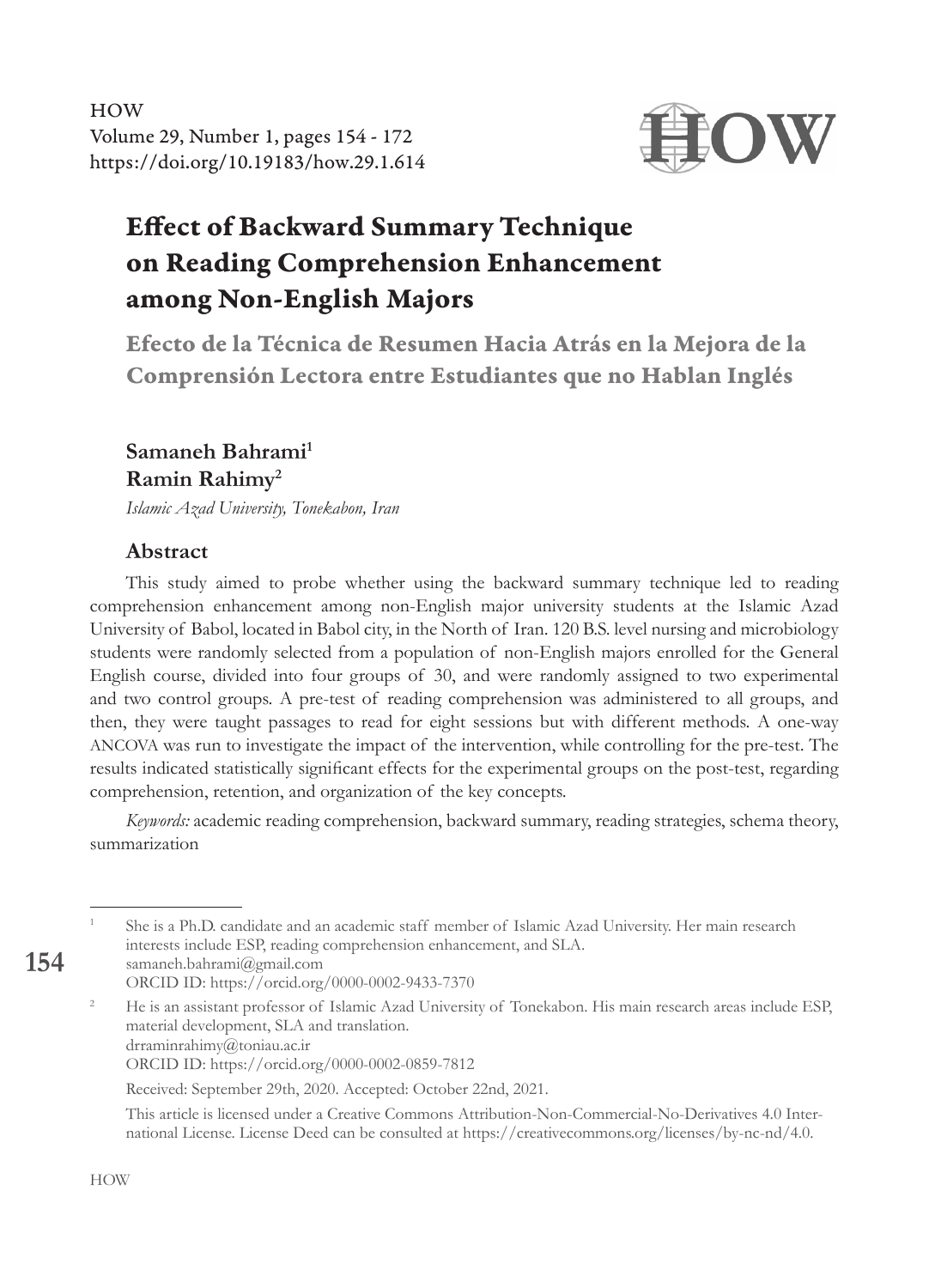#### **Resumen**

El objetivo del estudio fue probar si el uso de la técnica de resumen hacia atrás conduce a una mejora de la comprensión lectora entre estudiantes universitarios que no hablan inglés en la ciudad de Babol en el norte de Irán. Los 120 estudiantes de enfermería y microbiología de licenciatura en ciencias se seleccionaron aleatoriamente de una población de estudiantes de especialización no inglesa inscritos en el curso de inglés general, divididos en cuatro grupos de 30 estudiantes cada uno y asignados aleatoriamente a dos grupos experimentales y dos de control. Se administró un pretest de comprensión lectora a todos los grupos, luego se les entregó unos pasajes para leer durante ocho sesiones pero con diferentes métodos. Se ejecutó un ANCOVA unidireccional para investigar el impacto de la intervención, mientras se controlaba la prueba previa. Los resultados indicaron efectos estadísticamente significativos para los grupos experimentales en el pos-test, en cuanto a comprensión, retención y organización de los conceptos clave.

*Palabras clave:* comprensión lectora académica, resumen al revés, estrategias de lectura, teoría de esquemas, resumen

# Introduction

Reading comprehension skill plays a key role in learning a foreign language. Nevertheless, it is a great challenge to gain competence in foreign language (FL) reading due to readers' proficiency level, text type and difficulty, and task demands (Alderson, 2000). Unfortunately, many university students, especially in non-English majors, have problems with comprehending what they read in English as a foreign language because they get to higher education level unprepared for the demanding reading tasks expected from them.

Since English is learned as a foreign language in Iran, many Iranian university students rarely speak it in their daily lives. Nevertheless, a good command of reading comprehension skill is essential for them to gain academic achievements. That is why the ability to comprehend academic English texts has an overriding importance to Iranian university students, especially non-English majors (Tarshaei & Karbalaei, 2015; Zahedi & Tabatabaei, 2015). In recent years, the need for good reading comprehension has steadily incremented, and the demands on university students to read effectively is higher since they have to read complicated technical texts related to their fields of study mostly in English. Hence, the need for focusing on comprehension fostering strategies and techniques is urgent. Most of these students struggle in learning to read and understanding what is read. The ultimate goal of academic reading courses should be assisting students to read fluently and independently with good comprehension, which is the base of all meaningful learning.

Despite the large body of research on summarization, few studies have investigated the effects of summery strategy instruction on Iranian university students' reading comprehension enhancement. Although Baleghizadeh and Babapur (2011) and Shokrpour, Sadeghi, and Seddigh (2013) conducted their studies with Iranian university students and had positive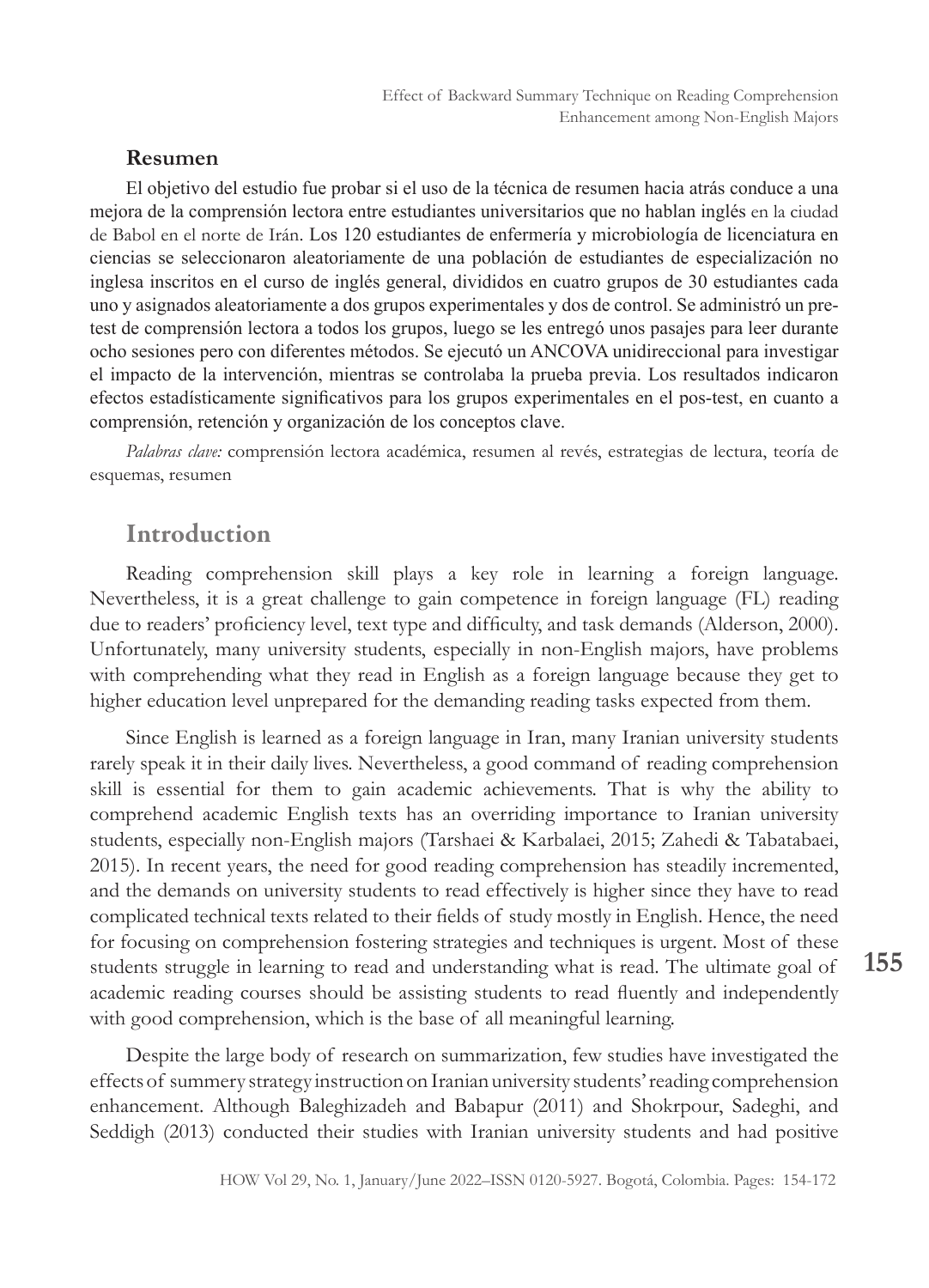Samaneh Bahrami, Ramin Rahimy

findings, as Chiu (2015) indicated, "neither study explained in detail how summarization was taught, nor were the differences between the treatments for the experimental and control groups made clear. Lack of such information makes the interpretation of the results less clear'' (p. 81). Merging reading and writing instructionally is a complicated process, specifically in an EFL context (Hirvela, 2016). Consequently, there is an urgent need for designing experiments that show how to do that most productively. The current study was an attempt to fill these gaps in the existing literature.

Inspired by Wormeli's (2005) views on diversity and flexibility of summarization techniques, backward summary refers to combination of pre-reading questions and mapping activity at the pre-reading stage with the aim of activating students' background knowledge, asking their personal opinions about the topic, and encouraging them to guess and form hypotheses based on the text clues, such as the title and key words. In fact, the term backward suggests that a brief summary in the form of a visual outline is completed before reading the passage. In other words, the term refers to the reverse order of forming a visual outline before reading the whole passage in detail.

Based on the already-mentioned points, the current study probed the effectiveness of backward summary technique on reading comprehension enhancement among Iranian university students. The following research questions were proposed:

- Q<sub>1</sub>: Does backward summary technique boost English reading comprehension among Iranian microbiology candidates at B.S. Level?
- Q<sub>2</sub>: Does backward summary technique boost English reading comprehension among Iranian nursing candidates at B.S. Level?

## Literature Review

Reading comprehension is a demanding dynamic and cognitive process. Even being proficient readers and users of comprehension strategies like guessing the meaning of complicated, technical, or unfamiliar words from the context, summarizing the read material for assisting retention and forming mental maps for organizing main ideas in L1 does not guarantee that students can successfully apply all the necessary strategies while reading in an FL context. Consequently, strategy instruction should be at the heart of any successful and mindful pedagogical enterprise, especially in the academia, regarding the length and nature of reading tasks in these contexts.

Mikulecky (2008) believes that reading strategy instruction enables the learners to communicate with the text, figure out the intended meaning of the author, and comprehend the key concepts of the text. In Wilhelm and Li's words, ''for most language learners who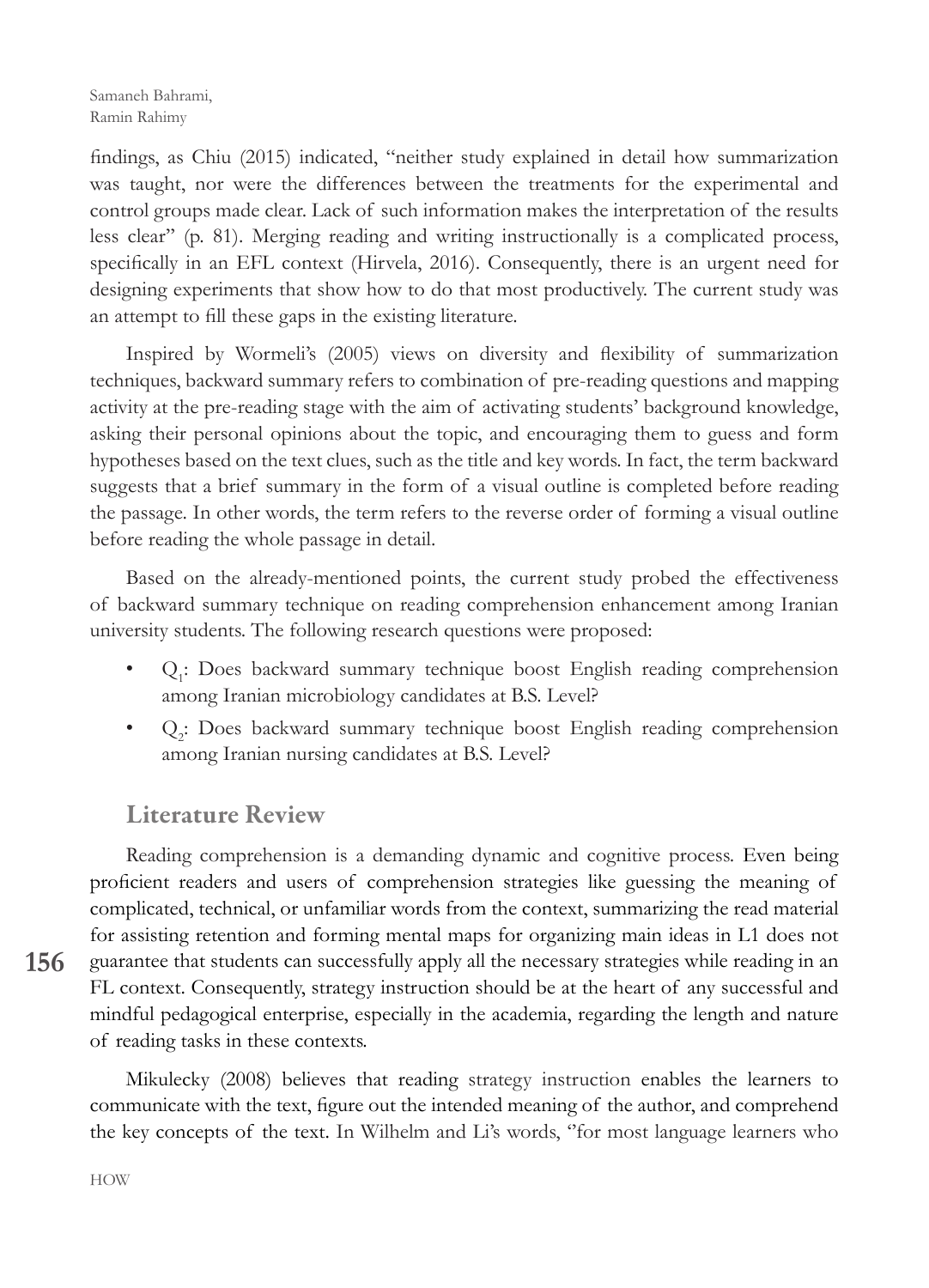are already literate in a previous language, reading comprehension is primarily a matter of developing appropriate and efficient comprehension strategies" (2008, p. 291).

Pressley (2006) assumes that strategic reading should be taught through explicit instruction to enhance learners' autonomy and self-awareness of the meaning constructing process, prepare students for academic reading performances, and motivate them to play an active role in their learning. Learners' previous information and cultural backgrounds should also be taken into consideration (Lin & Chern, 2014).

Furthermore, reading is purposeful and requires an active involvement of the readers, as they have specific goals to achieve, when reading a text (Grabe, 2009; Grabe & Stoller, 2011; Koda, 2005). Grabe (2009) assumes that ''teaching students effective strategies while trying to build main-idea comprehension of text and joining these two goals through scaffolded discussions around a text is… comprehension instruction'' (p. 207).

Reading comprehension as a dynamic process requires active and meaningful communication between the author and the reader (Hellman, Blair, & Ruply, 1998). However, it is the latter who is most likely to spoil the mutual enterprise by misunderstanding, not paying attention, or giving up reading. Consequently, readers have the key role in comprehending the read materials (Grabe, 2009).

Teachers should bear in mind that "reading occurs in a context, and the meaning of a text is derived from the previous knowledge stored in the reader's mind and the processes through which the reader tackles it'' (Cook, 2008, p. 121). Schema theory relates to the interrelated and interdependent relationship between text comprehension and the readers' prior or background knowledge (Bernhardt, 2011; Pardo, 2004; Smith, 2004). It regards reading as an active event in which readers'' prior knowledge is relevant to what is read to frame an ongoing transaction with the text, which leads to a unique understanding and interpretation of the read passage (Smith, 2004).

Research findings indicate that ''deciphering information implies approaching a text from different perspectives'' (Bogoya, 2011, p. 48). Graphical organizers (GOs) are "visual displays that teachers use to organize information to make [it] easier to understand and learn'' (Meyen et al., 1996, p. 132). GOs not only help students generate mental images but also build graphic representations of the information they have read (Gallavan & Kottler, 2007; Rumiris, 2014). GOs can be considered as an instructional tool to assist students to organize and categorize information at different phases of reading. For example, they can be used to build background knowledge, make predictions and form hypotheses or educated guesses during the pre-reading stage. They can also assist the students to explore the text purposefully to see if these guesses and predictions come true or need modification during while-reading stage, and boost information retention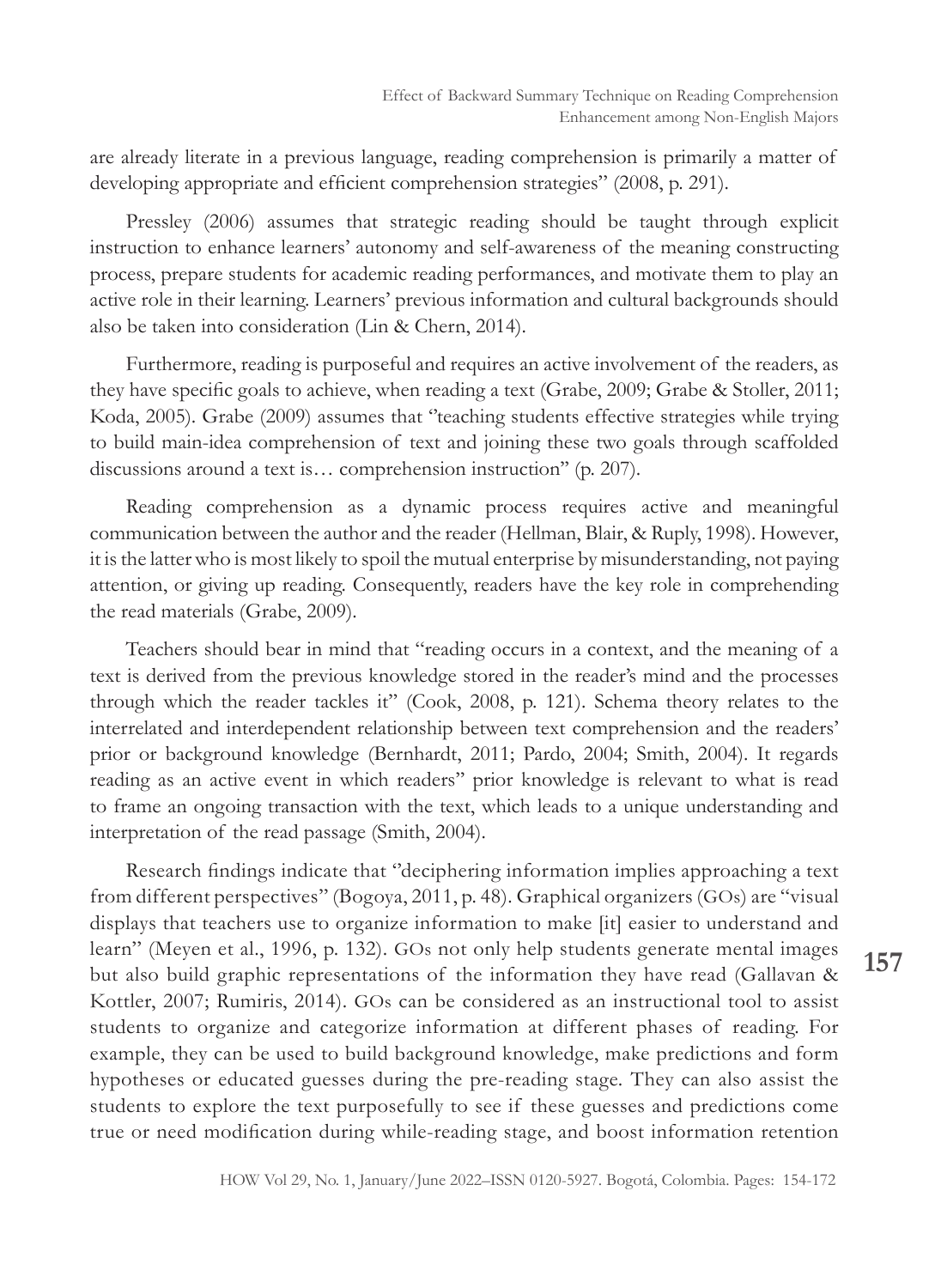and recall at the post-reading stage in the form of mental maps or visual outlines including the key concepts.

GOs also enable the students to handle misunderstandings, self-monitor their comprehension, and foster discovery learning, which can contribute to comprehension enhancement (Bogoya, 2011; Meyen et al., 1996). Teachers should take into consideration the age, needs, interests, and FL proficiency levels of the learners and the diversity and flexibility of using GOs in empowering reading comprehension at all stages of reading. They can be viewed as powerful instructional tools for developing the skills of identifying main and supporting ideas by illustrating the relationship between key concepts and supporting details, familiarizing students with text structures and patterns, and organizing ideas for a better retention and recall of the read material in the form of charts, input tables, visual outlines, and concept maps.

Chiu (2015) refers to writing activities such as note-taking, answering post-reading questions, and summarizing, which mostly accompany reading for academic purposes. It can be said that if students can summarize well, they improve their reading ability (Lin & Chern, 2014). According to Wormeli (2005), ''summarization not only helps readers focus on the essential information in a text but it also promotes learning that lasts because students spend time reflecting and processing what they have read while summarizing the texts'' (p. 6). Summarizing is beneficial to both the teachers and students. For the former, it provides evidence of the students' ability to select the gist of a text. Thus, it plays a role as "an informal indicator of comprehension" and reveals the students' "ability to prioritize and sequence the read texts" as well (Westby et al., 2010, p. 276). For the latter, it gives a good chance for communicating important points, checking understanding, and providing an opportunity ''to practice decision making and sequencing'' (Westby et al., 2010, p. 276).

Students should be trained and encouraged to use a bunch of comprehension strategies before, during, and after reading a text. It is assumed that they comprehend when they can predict what comes next, ask questions about what has been read, remember experiences related to the text, make mental representations of the passage, or link it to what is already known (Lin & Chern, 2014; Khaki, 2014; Pressley, 2006). Bogoya (2011) assumes that ''students' training in strategies such as organizing information, understanding a paragraph, or summarizing key information is required if their reading is to be successful'' (p. 48). Teaching students how to recognize meaningful information increases their motivations and interests in FL reading as well (Wormeli, 2005). Since source-based writings are frequently used in academia, emphasizing on instruction and the use of summarization techniques can enhance the interrelated reading-writing bond, which is an indispensable feature of academic competence, especially in the globalization era.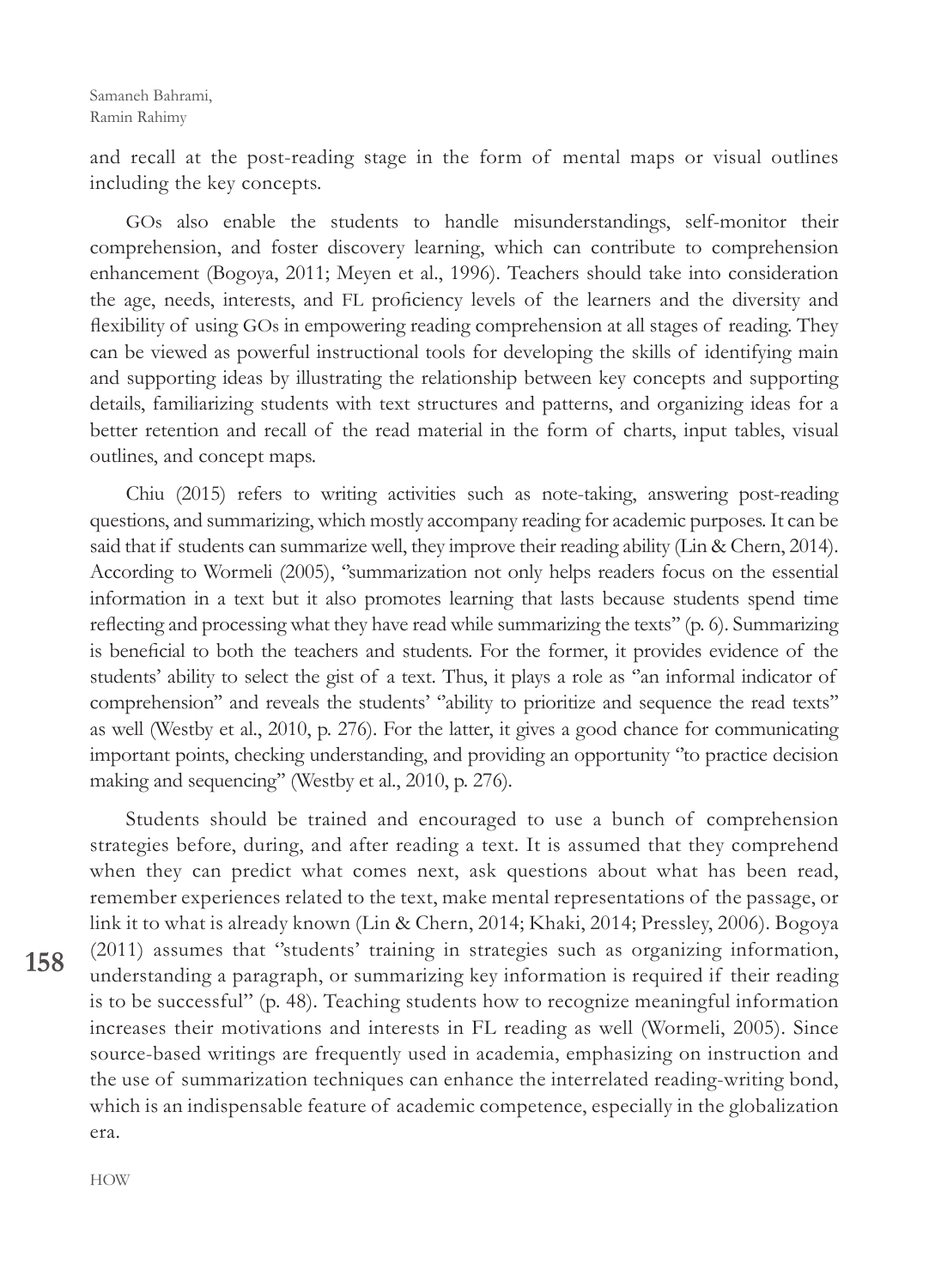## Method

# *Design and Participants*

A quasi-experimental pre-test and post-test with equivalent control-group design was used in this study. Table 1 shows the research design of the current study.

| Group        | <b>Pretest-Treatment</b> | Post-Test |  |  |
|--------------|--------------------------|-----------|--|--|
| Experimental |                          |           |  |  |
| Control      |                          |           |  |  |

**Table 1**. Research Design

 $O_1$  = Pre-test,  $O_2$  = Post-test, x = Treatment, - = No treatment

As indicated in the above table, the current research had a quasi-experimental design with pre-test, pedagogical treatment, and post-test stages. It was part of a Ph.D. project, including two researchers and 120 participants. The researchers were both academic staff members of the Islamic Azad University. For the sake of the internal validity of the research, all the classes were taught by one of the researchers (the Ph.D. candidate) under the supervision of the other researcher (her thesis advisor).

A pool of 120 freshmen, including 60 nursing and 60 microbiology major undergraduate students, of the Islamic Azad University of Babol, participated in the current study in the North of Iran. They were all native Persian speakers of both genders, and their ages ranged from 18 to 24 years. They were selected for the study randomly from the population of non-English major students who enrolled in the compulsory General English course at the time of the experiment. They were from four intact classes and were randomly assigned to two experimental and two control groups; each class contained 30 students. Due to administrative and time restrictions, using intact classes was the only choice for the researchers. All of the participants were high school graduates, having the experience of studying English for at least four years, and were pursuing a B.S. degree in nursing and microbiology.

## *Materials and Instruments*

The reading materials were selected from the second edition of Reading for General English (2010), a course book for university students developed by SAMT, the organization for researching and composing university textbooks in the humanities in Iran. The textbook was designed to teach General English to non-English major students at the university level by a group of experienced university professors. The compulsory General English course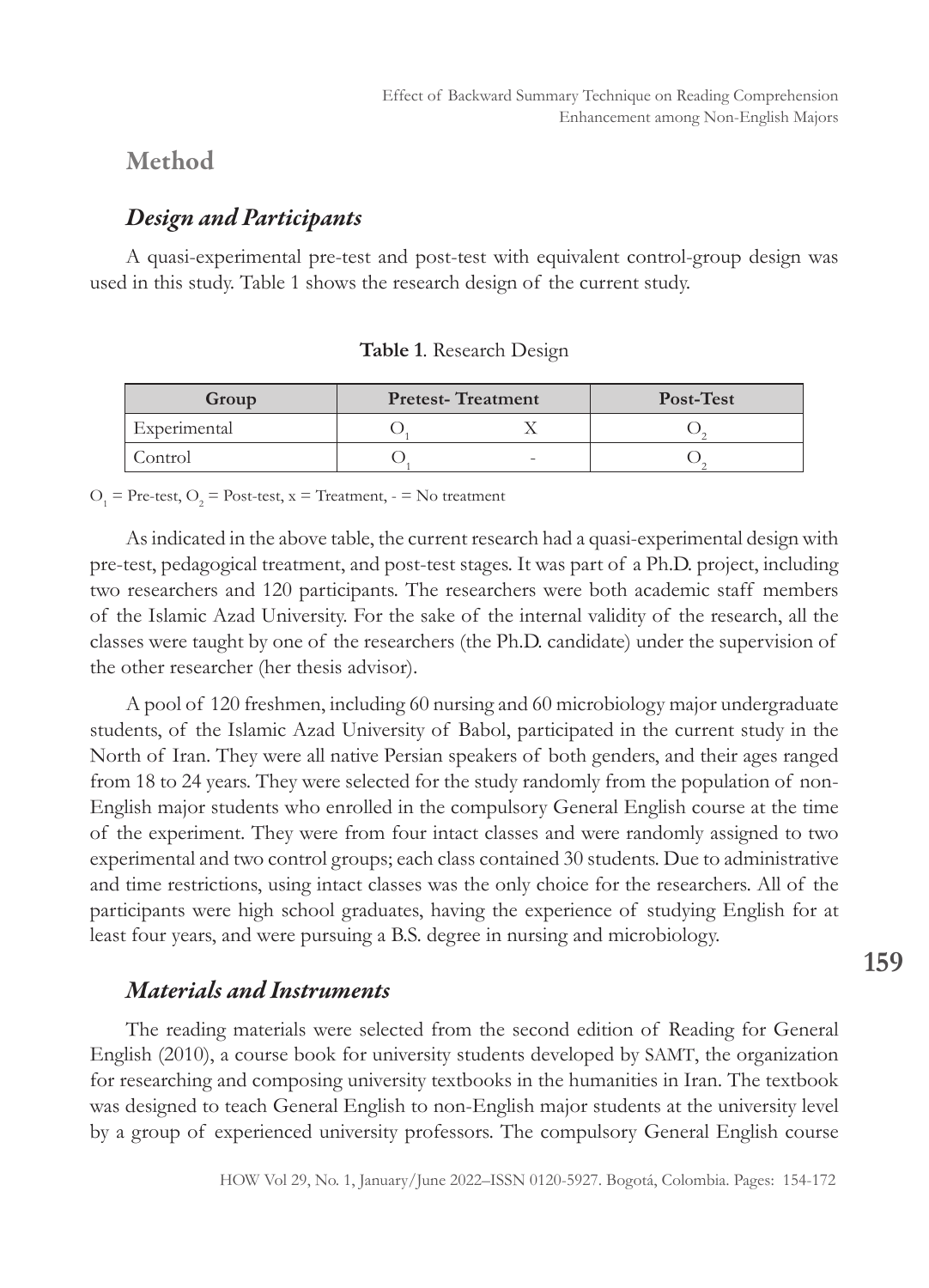prepares non-English majors for reading longer field-related expository texts in English for Specific Purpose courses.

The first eight lessons, consisting of short expository texts, were used for the study. Each passage was composed of five paragraphs. It included a list of pre-reading questions to familiarize the students with the topic before reading the passage and activating their previous related knowledge. There was a mapping activity in the form of an input table, asking the students to extract the relevant information for each key concept with the aim of providing the students with a visual outline of the text before careful and detailed reading of the whole passage.

For example, one of the texts was about circus animals and their trainers. For the prereading activity, the students were asked to name some circus animals and comment on the advantage or disadvantages of animal trainers' jobs. For the mapping activity, they were given key concepts like big cats and techniques for taming wild animals, and were asked to select and extract the relevant information and complete the input table before a detailed and careful reading of the entire passage. The first eight lessons of the book were as follows:

- Lesson 1: The Age of the Dinosaur
- Lesson 2: A World below Trees
- Lesson 3: Showtime
- Lesson 4: Life in the Sea
- Lesson 5: Rainbows
- Lesson 6: How Does Your Skin Grow?
- Lesson 7: From Tadpole to Frogs
- Lesson 8: Treasures from the Deep

A researcher-made multiple-choice test measured English reading comprehension to check whether the students could differentiate the main idea from supporting details, or irrelevant information, figure out the authors' purposes, and infer from the text-based information. The validity of the test was specified based on specialist opinions and its reliability was measured by piloting it on 40 students with identical characteristics to the target samples. A reliability analysis was run on the reading comprehension test. Cronbach's alpha showed the test to reach acceptable reliability,  $\alpha = 0.86$ , which was considered acceptable according to the criterion of 0.70 (Robson, 1993).

The test consisted of four passages from the textbook. Five multiple-choice questions followed each passage. In order to determine the entry behavior of all the participants, a reading comprehension test was administered as the pre-test. After the pedagogical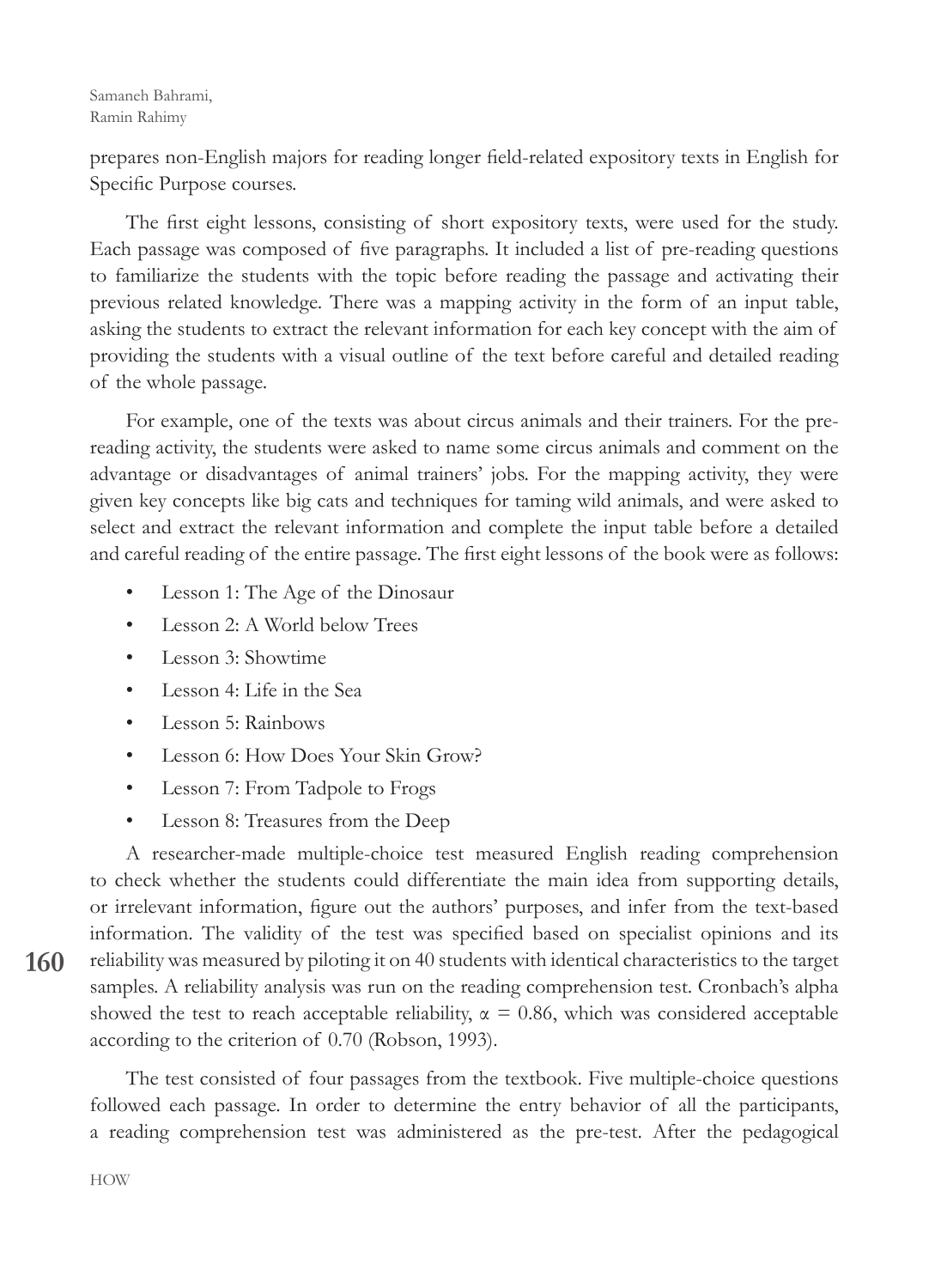treatment, the same test was given as the post-test to identify the students' gain regarding the implemented treatment.

#### *Procedure*

Before starting the experiment, the teacher held a meeting with each class, and told them about the research purpose, that is boosting reading comprehension. They were all assured that their identities and scores would be kept confidential, and the test scores would only be used for evaluating the probable effectiveness of the pedagogical intervention, not for judging them. The students were willing to improve their reading skills, so they eagerly agreed to participate in the study and were very cooperative.

Each unit started with the pre-reading questions for encouraging the students to activate their background knowledge, form expectations, and make informed guesses about the text they were going to read. They were supposed to read the questions and give their answers or opinions. They were also asked to guess about the topic of the passage and the main ideas related to that topic. They could give their answers in Farsi in case of not knowing the exact English words that they needed to express their opinions. The aim of answering pre-reading questions was to concentrate on what they already know or expect to read about the topic. Since it was a common course for all university students, the topics were not completely new or only related to a specific field of study; therefore, all the students could talk about their background knowledge and share what they already know.

The students were encouraged to share their opinions, expectations, or previous knowledge regarding the topic with the class- without the fear of not knowing the proper English words or making grammatical mistakes in sentence composition. They were assured that they would not face these problems after reading the text. Moreover, sharing opinions with the class could benefit the students who did not participate in this activity, due to shyness or fear of making mistakes in composing sentences, to activate their prior knowledge by getting some information from their peers about the text they were going to read.

After this brief introduction, all the students were asked to write down their expectations or predictions regarding the text based on the title, pre-reading discussions, and their previous knowledge about the topic. Around fifteen minutes were spent for the discussions based on the pre-reading activities, and ten minutes were given to the students to make a list of their expectations, guesses, and predictions about the text that they were about to read in class.

The next phase of the pre-reading stage included the mapping activity task. The students were asked to extract the related information from the passage and complete the table. It was similar to a puzzle completion task; all the pieces were put together to shape the big picture. Therefore, the complete table could serve as the visual outline of the whole text. The aim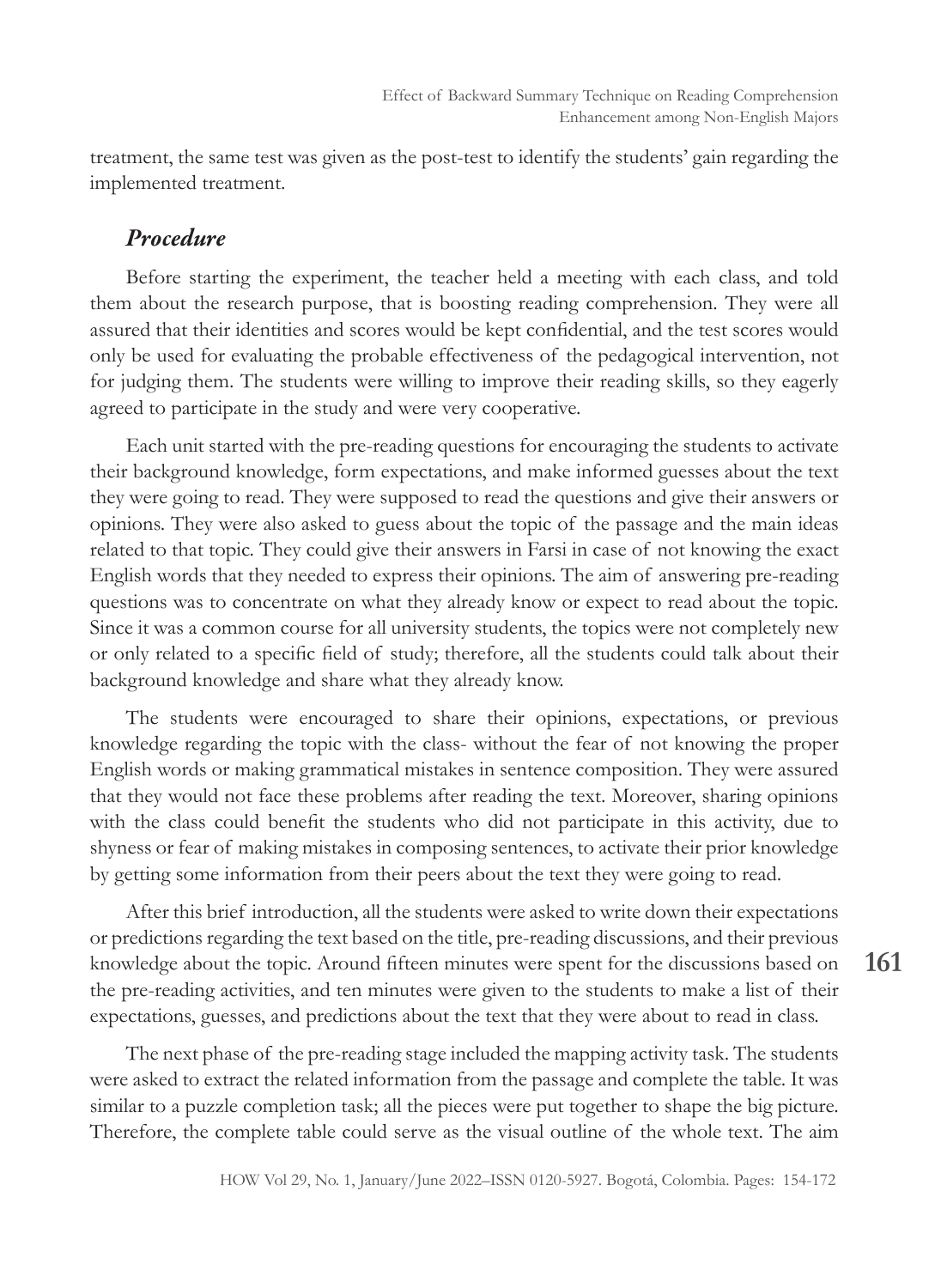of completing this task ahead of reading the passage was to see if this reverse order, that is, first forming a brief summary and then moving towards reading the whole passage, could lead to a better understanding of the concepts and reading comprehension enhancement. In fact, the term backward summary was used for emphasizing this reverse order. The students could choose to work either alone or in pairs. They were also allowed to use the English to English dictionary or ask the teacher for explanations if they faced any problems. The time allotted to finish this task was fifteen minutes. After completing the outline and getting a picture of the gist of the text, it was time to read the passage itself.

Each paragraph was read by a volunteer. While listening to each paragraph, the students were told to focus on the topic sentence, identify the main and supporting ideas, and ignore redundant information. They were also asked to check their lists of predictions and expectations to see whether they were confirmed by the text information or needed modifications according to the passage. This way, the text was read paragraph by paragraph by the volunteers, and the other students followed by checking whether their predictions came true or needed modifications. They were also asked to write down the main idea and supporting details for each paragraph to form a concept map. The teacher helped the students with confusing words, phrases, or sentences.

After reading the whole passage, they read comprehension questions and shared the answers with the class. Finally, they were given fifteen minutes to write a brief summary of what they read. This follow-up writing activity served as the final episode of the reading comprehension. The procedure can be illustrated as follows:



**Figure 1**. Summary of the Reading Comprehension Phases

**162** In short, the students were first given a set of pre-reading questions to activate their background knowledge and make predictions about the text, followed by an input table to complete to get the gist of what they were about to read in the form of a visual outline. They were told to focus on the gist before going to more details. Then during the while-reading stage, they checked whether their expectations came true or needed modifications, which made the reading activity more interesting and purposeful, in the form of discovery learning. After reading the whole passage, they were told to write a brief summary about it. For summarizing the text, the students were told to review the visual outline, reread the original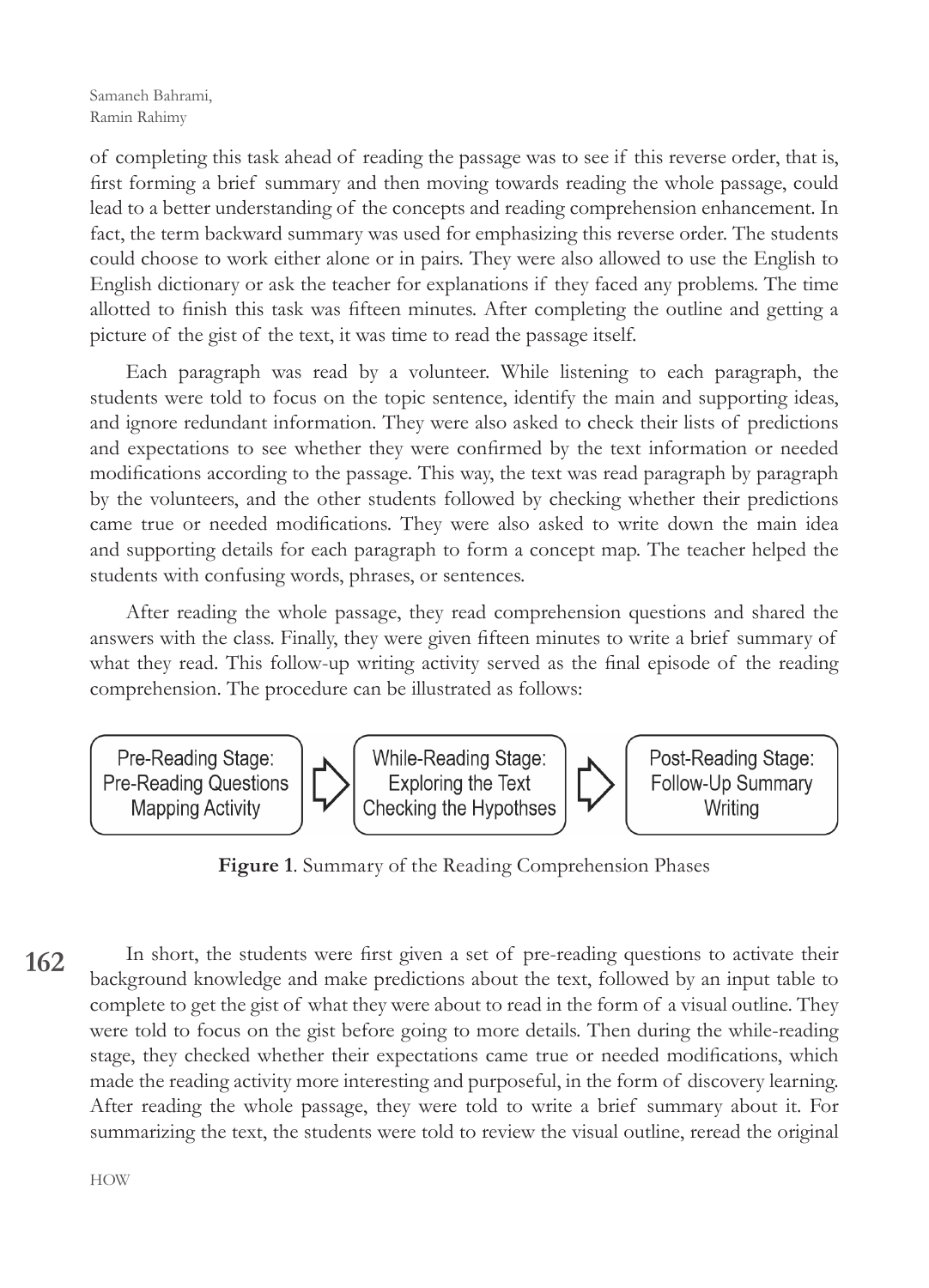passage, focus on the main ideas, ignore unimportant or redundant parts, and avoid copying the exact words or sentences used in the original text. Thus, the follow-up summary writing activity could indicate the students' comprehension output from what they had already read. The time allotted to write the summaries was fifteen minutes. The teacher walked around and acted as a facilitator, helping the students who had any problems with wording or sentence formation.

The summaries were collected and read by the teacher. The papers were given to the students the following session together with the teacher's written comments and feedback. Fifteen minutes were allotted to read some of them in class. In order to avoid the risk of the students' discouragement and losing interest and motivation by getting low marks, the teacher gave her comments or suggestions on their written summaries, instead of directly correcting their mistakes and giving scores. General suggestions regarding selection, deletion, cohesion, and restatement were given to improve the form and content of the written summaries. In fact, the teacher's comments were an ongoing conversation with the students to foster their reading comprehension and composing skills.

Since the focus of the study was on reading comprehension enhancement, and the students practiced source-based writing tasks, all writing instruction was limited to how to write a brief summary of what had been read with putting emphasis on writing good topic sentences, paraphrasing, focusing on key concepts, and ignoring redundant information. Detailed writing instructions such as using conjunctive adverbs to form complex sentences and essay writing techniques were not discussed.

For the homework, the students were told to keep an English diary and jot down what they learned each session. They were encouraged to write freely without the fear of making grammatical mistakes or being judged by others. They were also told to go through the text that was read in class and make a list of all the new words that they learned in the passage. They were asked to make a list of all the new words they learned in each lesson. The pedagogical intervention went on for eight sessions, and each time the students gained more responsibility for doing the required tasks.

Finally, for the control groups, the familiar traditional method of reading a passage and doing comprehension check exercises like true or false and copying the exact words from the passage for answering the questions were used. For both the experimental and control groups, the instructional materials and learning content were the same except that the control groups were not exposed to summarization instruction. They were taught by the traditional teacher-centered reading approach in which the teacher directed the instruction and activities, initiated the questions, and students responded by copying the answers from the texts. The emphasis was on vocabulary teaching, analysis of grammatical structures of the texts and translation of the English text.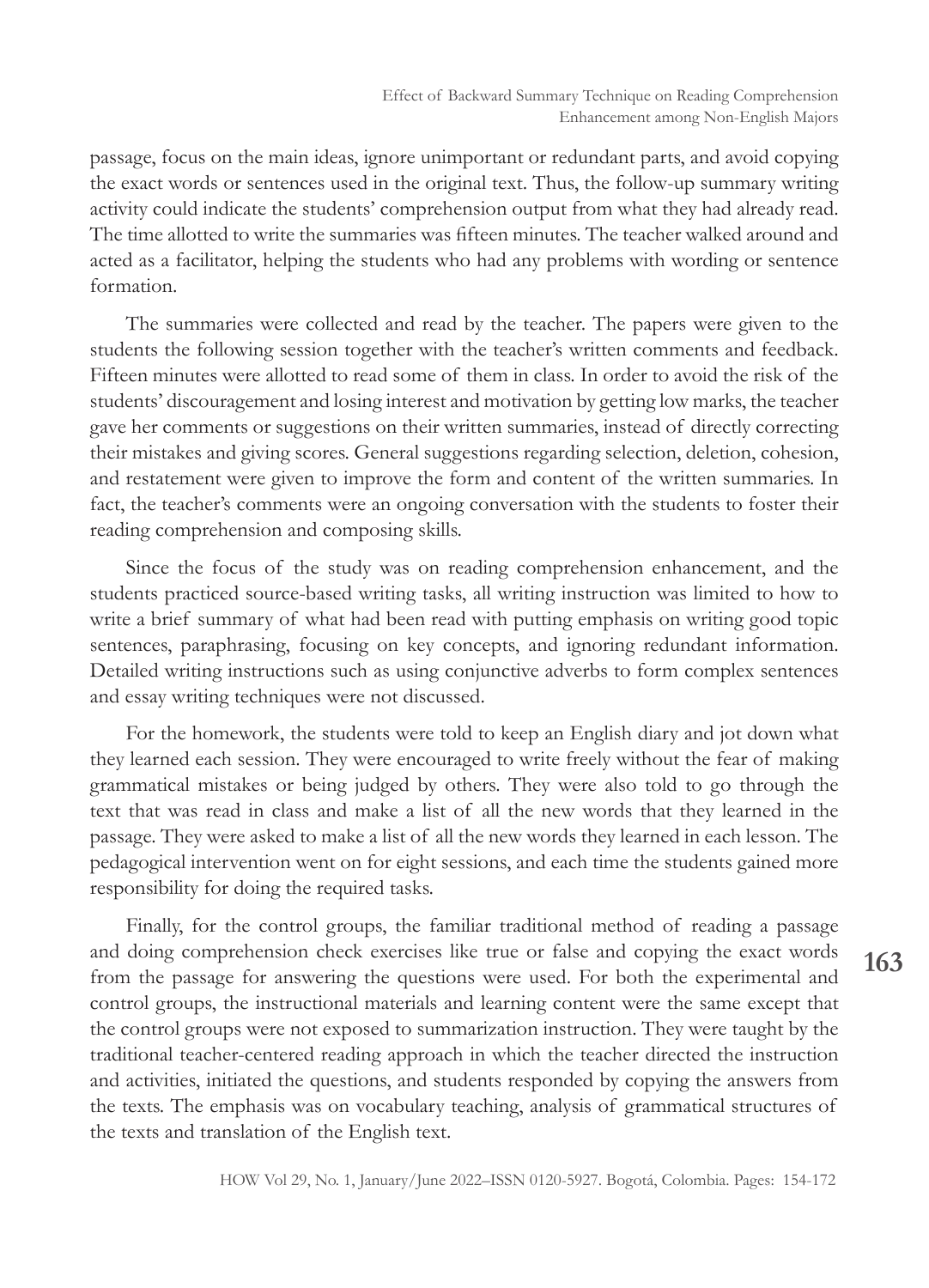Samaneh Bahrami, Ramin Rahimy

## *Data Analysis*

As the treatment was part of the regular compulsory General English course, the participants cooperated willingly, and all were present for the pre-test and post-test sections; therefore, no missing data were included. They were told to answer all items, so no question was left unanswered.

Furthermore, the threat that pre-test scores might influence the post-test scores was marginal because precautions were taken to avoid the practice effect. First, the correct answers were not revealed to the participants. Second, they were not allowed to take notes while taking the pre-test, and the exam papers were returned to the researcher immediately after the pre-test. Finally, the eight-week period was long enough for minimal recall of the pre-test content. The data collected from the pre-test and post-test were submitted for quantitative analyses.

The obtained data were analyzed via calculating a one-way ANCOVA (Analysis of Covariance) to investigate the impact of the pedagogical treatment while controlling for the pre-test, using SPSS 20. Preliminary checks were completed to be sure that all the assumptions of ANCOVA, including the normality of data, correlation between the covariate and dependent variable and homogeneity of the groups were met before running the ANCOVA.

#### Results

A one-way ANCOVA was run to examine whether reading comprehension scores differed between the microbiology major experimental and control groups, while controlling for post-test. Table 2 illustrates the results of ANCOVA for the two microbiology groups.

| Source          | Type III Sum of<br><b>Squares</b> | df             | Mean<br>Square | $\mathbf{F}$ | Sig. | <b>Partial Eta</b><br>Squared |
|-----------------|-----------------------------------|----------------|----------------|--------------|------|-------------------------------|
| Corrected Model | 83.360a                           | $\overline{2}$ | 41.429         | 30.469       | .000 | .517                          |
| Intercept       | 98.119                            |                | 98.119         | 71.726       | .000 | .557                          |
| pre             | 56.693                            |                | 56.693         | 41.443       | .000 | .421                          |
| group           | 22.967                            | 1              | 22.967         | 16.789       | .000 | .228                          |
| Error           | 77.974                            | 57             | 1.368          |              |      |                               |
| Total           | 5768.000                          | 60             |                |              |      |                               |
| Corrected Total | 161.333                           | 59             |                |              |      |                               |

**Table 2**. ANCOVA Results for Microbiology Groups

a. R Squared  $= .517$  (Adjusted R Squared  $= .500$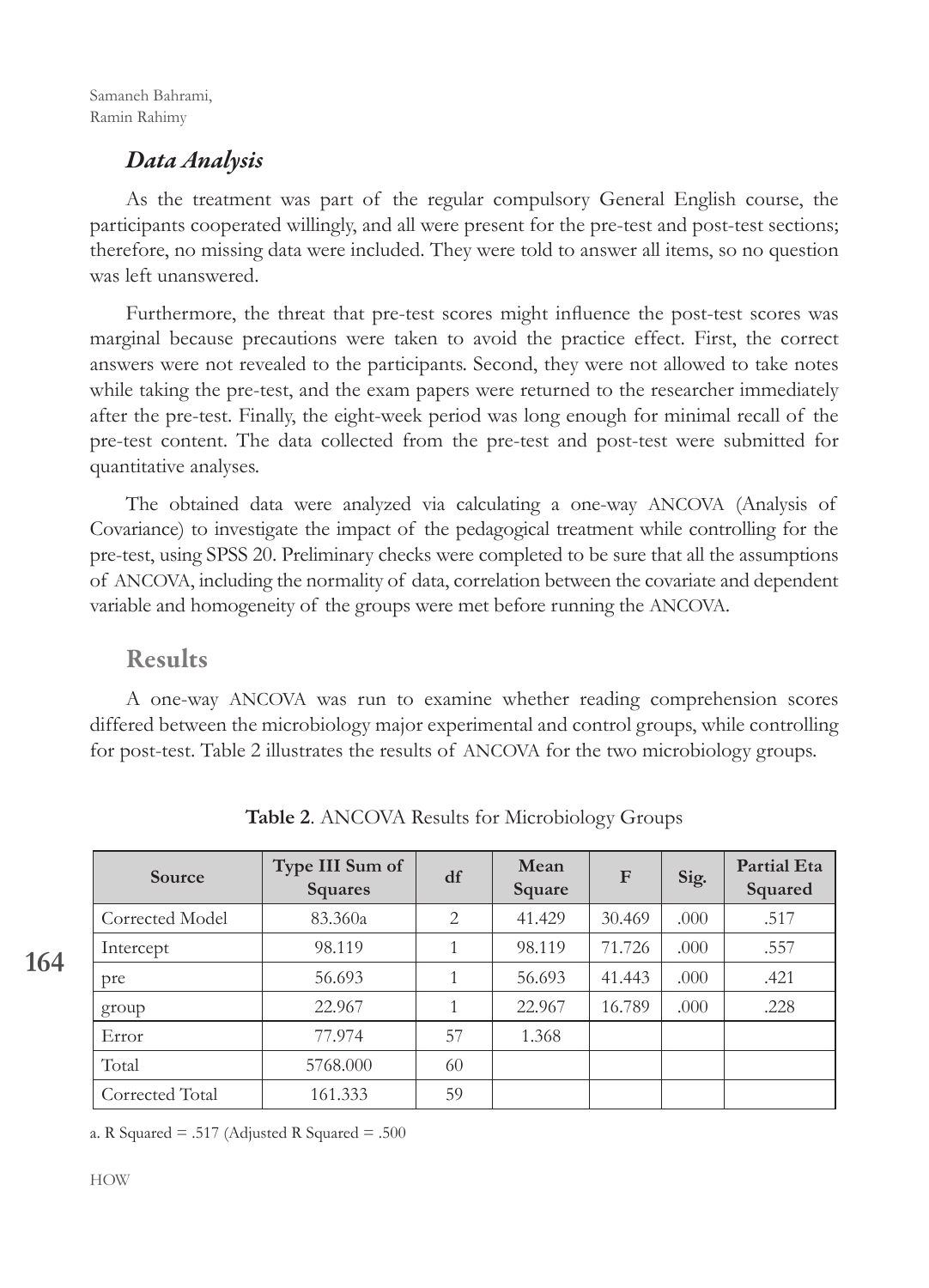After controlling for pre-test, there was a significant difference between the two groups' performance F  $(1, 29) = 16.78$ , p < .05. The experimental group outperformed on the posttest, compared to the control one (see Table 1 above).

Implementing the pedagogical intervention, that is backward summary technique, led to improved performance on the post-test. The experimental group members were able to infer the authors' meaning, find the main idea, and understand paraphrased sentences on the reading comprehension test. Furthermore, all of them finished the test before the allotted time was over; this was not the case with the control group members.

The covariate, in the pre-test, was significantly related to the participants' reading comprehension F  $(1, 29) = 41.44$ , p < .05. Consequently, it should have been considered as the covariate; otherwise, it would have a negative effect on the effectiveness of the pedagogical intervention.

Finally, the partial effect size, which gives an indication of the magnitude of the effect in the population at large, is .228, which is moderate. Therefore, it can be claimed that backward summary technique can be an effective way to enhance the reading comprehension skills of students in non-English majors.

To sum up, it can be concluded that the pedagogical intervention, that is backward summary, has a statistically significant effect on reading comprehension enhancement of microbiology majors, while controlling for the effect of the pre-test.

The same procedures were followed with the two nursing experimental and control groups. Table 3 illustrates the results for nursing majors.

| <b>Source</b>   | Type III Sum<br>of Squares | df | Mean<br>Square | $\mathbf{F}$ | Sig. | <b>Partial Eta</b><br>Squared |
|-----------------|----------------------------|----|----------------|--------------|------|-------------------------------|
| Corrected Model | 172.857a                   | 2  | 86.429         | 41.349       | .000 | .592                          |
| Intercept       | 280.600                    | 1  | 280.600        | 134.244      | .000 | .702                          |
| pre             | 19.257                     |    | 19.257         | 9.213        | .004 | .139                          |
| group           | 155.345                    |    | 155.345        | 74.320       | .000 | .566                          |
| Error           | 119.143                    | 57 | 2.090          |              |      |                               |
| Total           | 8932.000                   | 60 |                |              |      |                               |
| Corrected Total | 292.000                    | 59 |                |              |      |                               |

**Table 3**. ANCOVA Results for Nursing Groups

a. R Squared  $= .592$  (Adjusted R Squared  $= .578$ )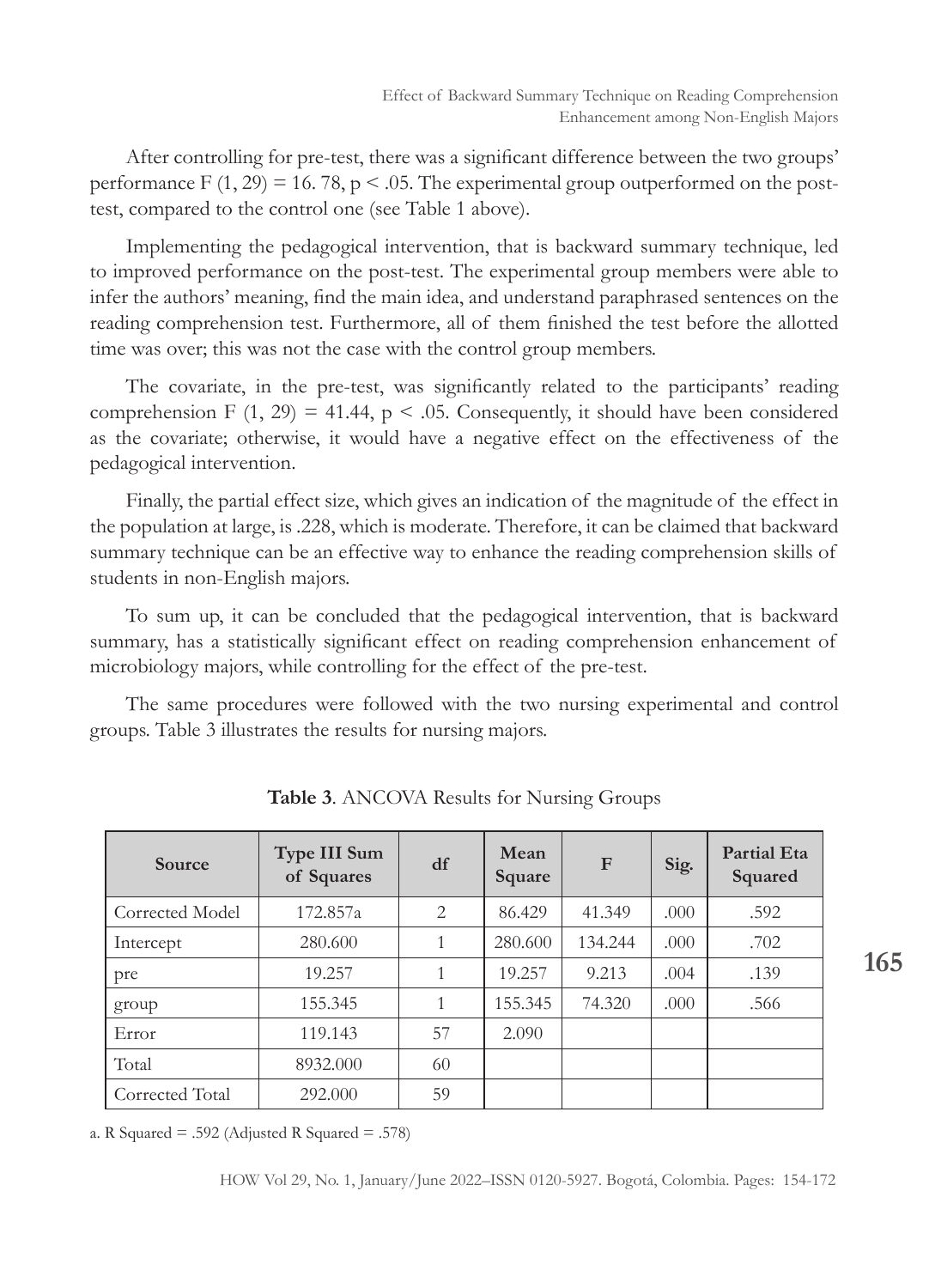Samaneh Bahrami, Ramin Rahimy

As Table 3 indicates F  $(1, 29) = 74.32$ , p  $\leq$  0.05., so the two nursing groups are different regarding their post-test scores.

As far as the covariate is concerned F  $(1, 29) = 9.213$ , p < .05, indicating a significant effect for nursing majors. The partial effect size is .566, which is a moderate effect. Consequently, the pedagogical treatment, that is backward summary, seemed to improve the reading comprehension skills of the nursing majors as well.

The experimental group outperformed the control one on their reading post-test. They performed better in detecting main ideas, distinguishing them from details, and inferring the writers' intended meaning compared to the control group. Similar to the students of microbiology majors, the nursing experimental group finished the test before the allotted exam time was over.

Based on the observed results from both microbiology and nursing experimental groups, it can be claimed that backward summary can foster reading comprehension of Iranian non-English majors.

# Discussion

The current study was intended to investigate whether implementing backward summary technique had a positive effect on fostering reading comprehension skills of non-English major university students at the Islamic Azad University of Babol, in the North of Iran.

The first finding of the study was the effectiveness of the pedagogical intervention. Based on the ANCOVA results, both nursing and microbiology experimental groups outperformed their equivalent control groups on the post-test. This is in line with the previous studies which reported positive effects of strategy training on reading comprehension enhancement (Alsamadani, 2011; Fan, 2010; Lin & Chern, 2014; Khaki, 2014; Mikulecky, 2008; Neufeld, 2005). It was also revealed that using visual outlines can help students organize and categorize ideas, identify main ideas and distinguish them from supporting details, which can lead to improved comprehension and retention of the reading material. This finding is also in parallel with the existing research by Bogoya (2011), Gallavan and Kottler (2007), and Rumiris (2014).

**166**

Furthermore, the outcomes are in accordance with a number of previous studies that reported positive effects of summarization (Baleghizadeh & Babapur, 2011; Caccamise, 2011; Chiu, 2015; Hemmati & Kashi, 2013; Maybodi & Maibodi, 2017; Mohammad Hoseinpur, 2015; Pakzadian & Eslami Rasekh, 2012), together with source-based writing (Grabe & Zhang, 2013; Hirvela, 2016; Li, 2014; Mokeddem & Houcine, 2016) in boosting reading comprehension, especially in EFL academic contexts.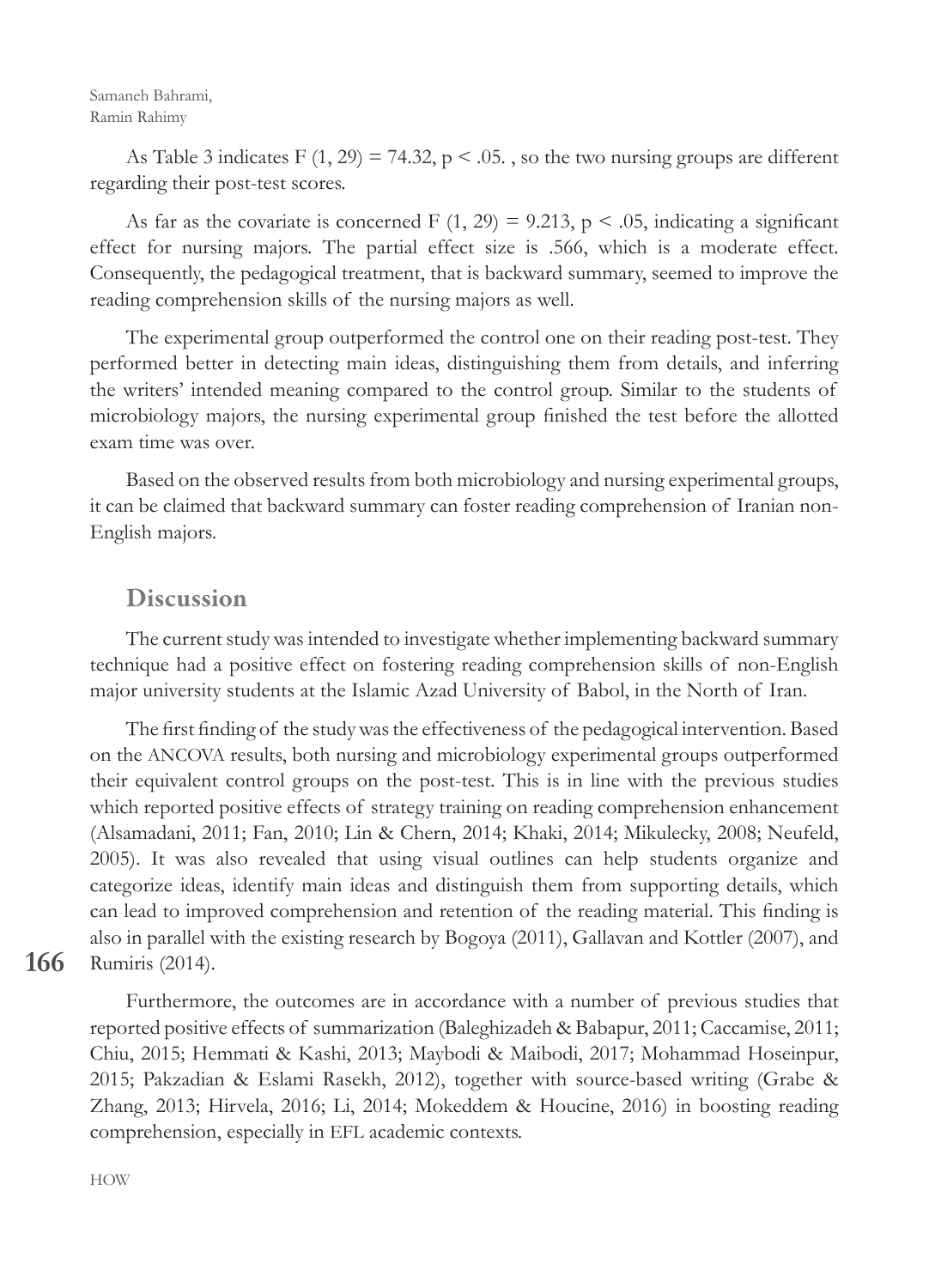This study added to the existing positive view of the effectiveness of using input tables to create visual outlines at the pre-reading stage to boost comprehension and retention in an academic EFL context. The visual outline paved the way towards more purposeful reading, discovery learning, self-monitoring of comprehension, and handling misunderstanding without the need to resort to mental translation, better understanding, and recall of the read materials.

Visual representation techniques are flexible; they can be used at different stages of the reading comprehension process and should not be limited only to final comprehension check tasks. The study echoes Wormeli's (2005) view about the flexibility and diversity of summarization forms and techniques who argues, "even though it's a good way to end a lesson, it's not *just* for the end of lessons'' (p. 4) and encourages teachers to ''use summarization to pre-assess students before teaching them and use students' response to inform and change [their] instruction" (Wormeli, 2005, p. 4).

Before implementing the pedagogical treatment, both nursing and microbiology majors were not eager to read in English because it was demanding, time-consuming, frustrating, and they had problems organizing their ideas, and recalling and restating the gist of what had been read in English. As a result, they resorted to mental translation to ease the mental burden and had no idea how to differentiate the key concepts from details or redundant points. However, using visual outlines changed the whole situation in an amazing way. It helped them to represent the relationship between the main and supporting ideas, displaying instead of expressing in words, and the hierarchical structure of expository texts was revealed to them. Furthermore, they learned how to use the technique to break sentences into meaningful chunks and focus on key concepts. This led to a better command of both reading and writing skills, which are central to academic competency.

It is impossible to survive in academia without having mastery over reading comprehension and source-based writing skills. Visual outlines are effective tools to organize thoughts and merge reading and writing. Finding effective ways to strengthen the bond between these interrelated skills should be a lifetime quest for mindful instruction, which can lead to critical thinking and meaningful learning, two essential life skills for twenty-firstcentury global citizens.

Teachers should bear in mind that for gaining utmost results, reading comprehension strategies must be instructed explicitly and step by step with the aim of turning struggling readers into enthusiastic, strategic, and independent ones. They should play the role of an educator by creating a supportive, stress-free atmosphere, and by encouraging struggling students to share their views without the fear of making mistakes and being judged or criticized for having difficulty in expressing themselves in English.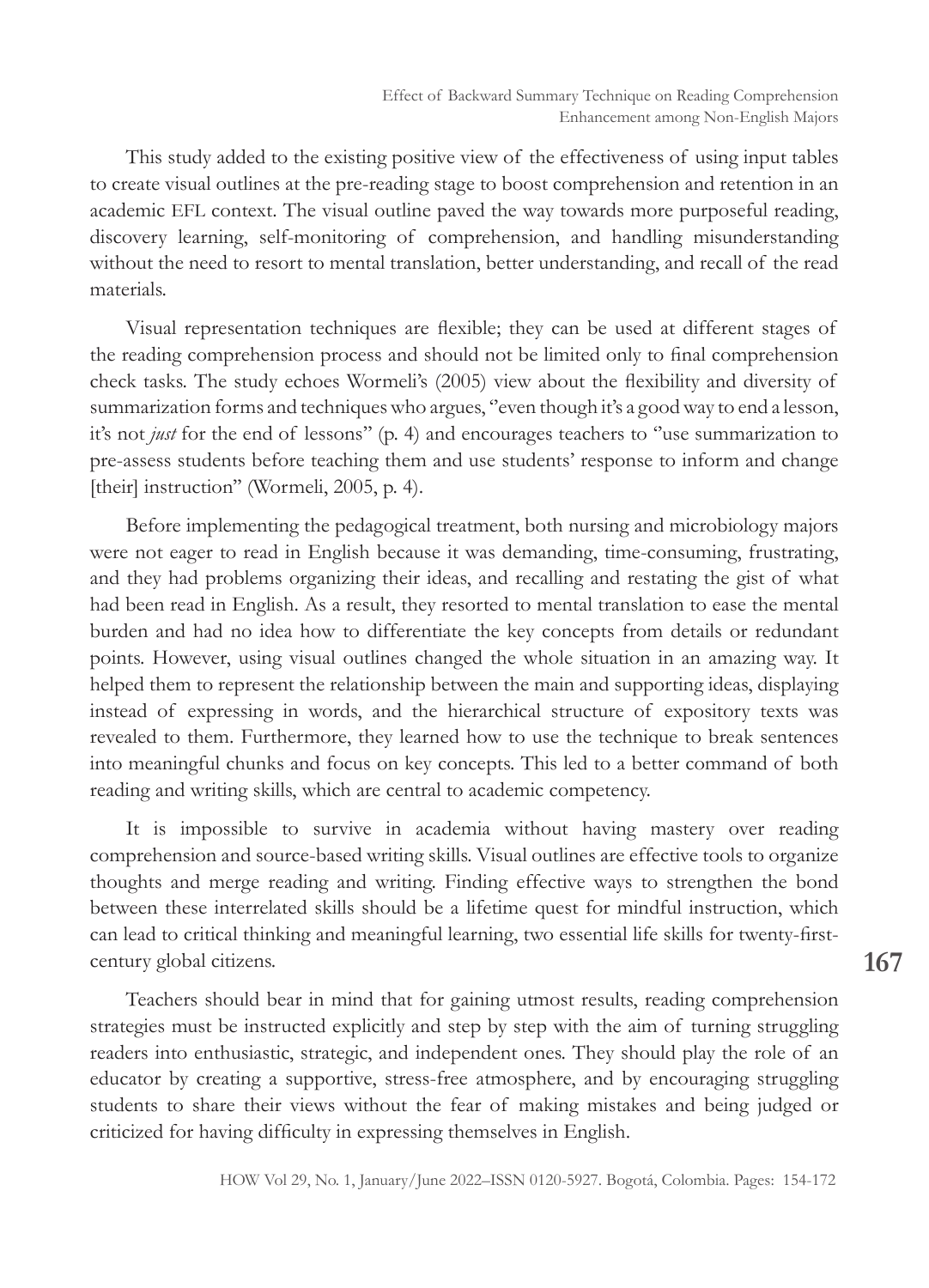Scaffolding is the best way to increase learners' self-confidence and mastery in reading comprehension and retention. Teachers can also perform as an educator by using the thinking aloud technique and giving live examples of strategy use by modeling the whole process. As a result, their role can be faded gradually, and internalizing the use of the learnt technique can lead to forming a new empowering habit to change stressful and struggling learners into confident, strategic, and self-sufficient ones, willing to read for attaining knowledge and pleasure.

To sum up, students should be told about when and how to use the techniques and why to use them. Finally, teachers should accompany their struggling students through the journey to become strategic, self-regulated, and fully competent learners with patience, understanding, constant encouragement, and support.

# Conclusion and Implications

The current study was an attempt to probe the effect of the backward summary technique in fostering reading comprehension among Iranian nursing and microbiology majors at the Islamic Azad University of Babol in the North of Iran. The students got familiar with the structure of the expository text with the help of visual presentation. They were also able to distinguish main ideas from supporting details or irrelevant information and organize their thoughts by forming mental maps and visual outlines. Expressing the gist in the form of a written summary helped them to recall and restate what they had read without resorting to mental translation. Using pre-reading questions, input tables as visual outlines, and forming while-reading mental maps and writing brief summaries as a follow-up task led to a better understanding and recall of the read materials.

In the globalization era, with an increasing understanding of the importance of becoming competent readers in English, especially in academia, in McDougald and Alvarez-Ayure's (2020) words, ''educational programs have to prepare society for jobs, careers, and skill sets that do not exist yet but which lead to shifts in society that are shaped by both the economy and fast-increasing technology at hand throughout the world'' (p. 156). Thus, new horizons are ahead for those who can understand and communicate in English, the global language in today's world. Consequently, comprehension strategy training is an essential and inseparable part of any twenty-first century successful and insightful teaching, which advocates discovery learning, self-regulation, lifelong learning, and strategic, autonomous learners.

Pedagogically speaking, strategic teaching can be beneficial for both EFL teachers and struggling learners dealing with the demanding academic reading and source-based writing tasks. Moreover, a greater emphasis on the reciprocal relation between reading and writing may hopefully provoke the substitution of the traditional way of teaching reading and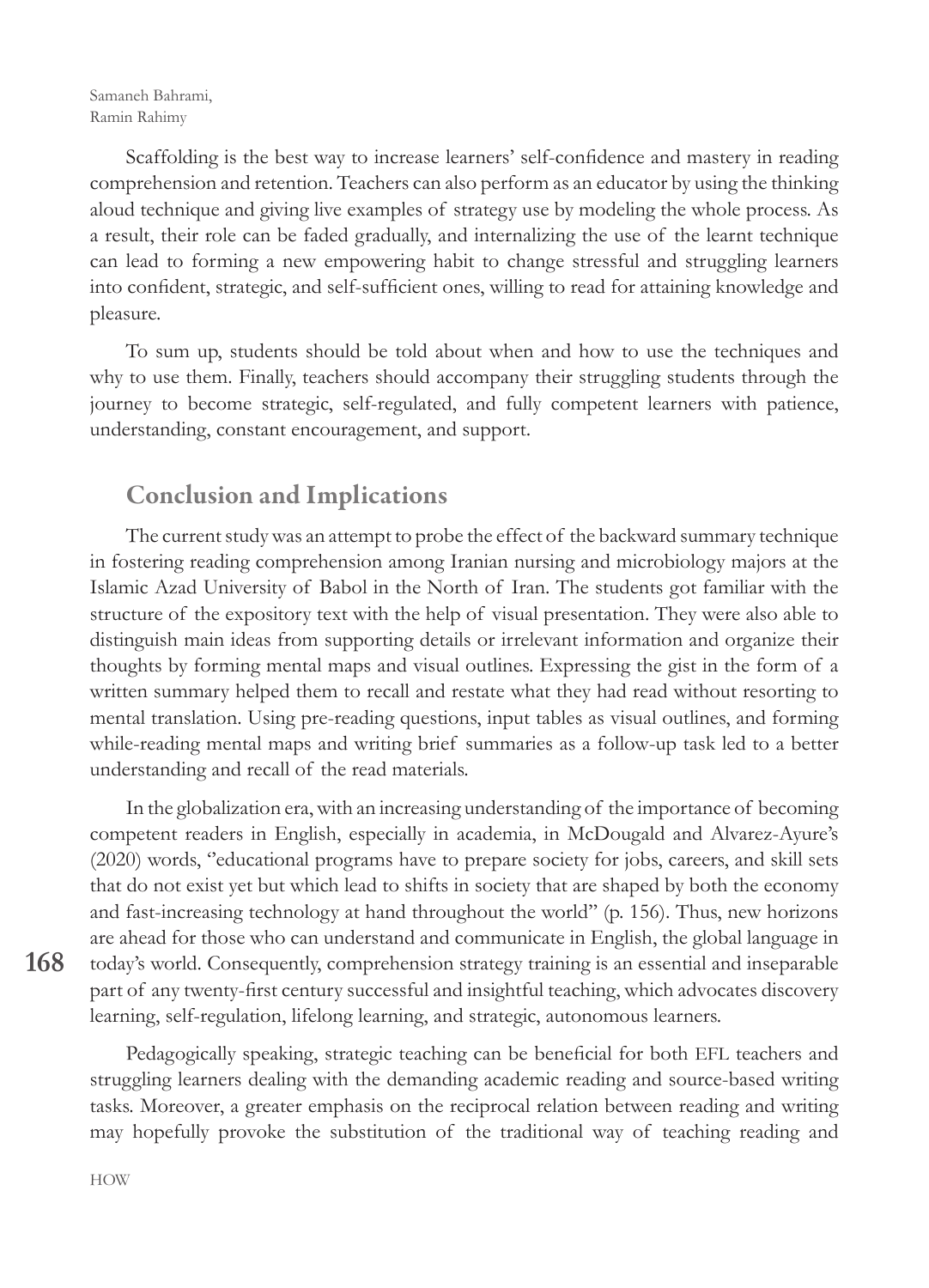writing as separate language skills with more integrated methods at all levels, specifically in EFL academic contexts.

Finally, certain limitations appeared in conducting the current study, due to lack of time and facilities, which should be addressed by further investigation. Firstly, the only available option for the researchers was using intact classes. Therefore, the participants were selected based on their convenience and availability and their inclusion was not randomized. Secondly, only two non-major English groups, including nursing and microbiology freshmen, were chosen to participate in the study. The participants were also limited only to the students who enrolled in the compulsory General English course during the first semester of 2017 at a university. Therefore, the findings may not be applicable to all the non-English major students, elsewhere.

Furthermore, immediately after the end of the treatment, the participants in the present study were tested on their reading comprehension to determine the effects of backward summary technique, used as the instructional intervention. Since final exams were held soon after, and summer term classes were not compulsory, the participants were not available, so the researchers did not have the opportunity to have a delayed post-test. Future research should therefore use a delayed post-test to investigate the long-term effects of the pedagogical treatment and retention of what they have learned from a text by using the technique.

Due to the already-mentioned limitations, the findings of the current study should be seen with caution for making generalizations about effects of backward summary technique on boosting reading comprehension of non-English major university students. Further research with diverse learner groups and levels is undoubtedly required to get to a wider scope on the issue.

#### References

- Alderson, J. C. (2000). *Assessing reading*. Cambridge University Press.
- Alsamadani, A. H. (2011). The effects of the 3-2-1 reading strategy on EFL reading comprehension. *English Language Teaching, 4*(3), 184-191. https://doi.org/10.5539/elt.v4np184
- Baleghizadeh, S., & Babapur, M. (2011). The effect of summary writing on reading comprehension and recall of EFL students. *New England Reading Association Journal*, *47*(1), 44-57. https:// doi.org/10.5296/jse.v3i2.2644
- Bernhardt, E. B. (2011). *Understanding advanced second-language reading*. Routledge.
- Bogoya, A. (2011). Fostering fifth graders' reading comprehension through the use of intensive reading in physical science. *Colombian Applied Linguistics Journal, 13*(1), 39-57. https://doi. org/10.14483/22487085.2930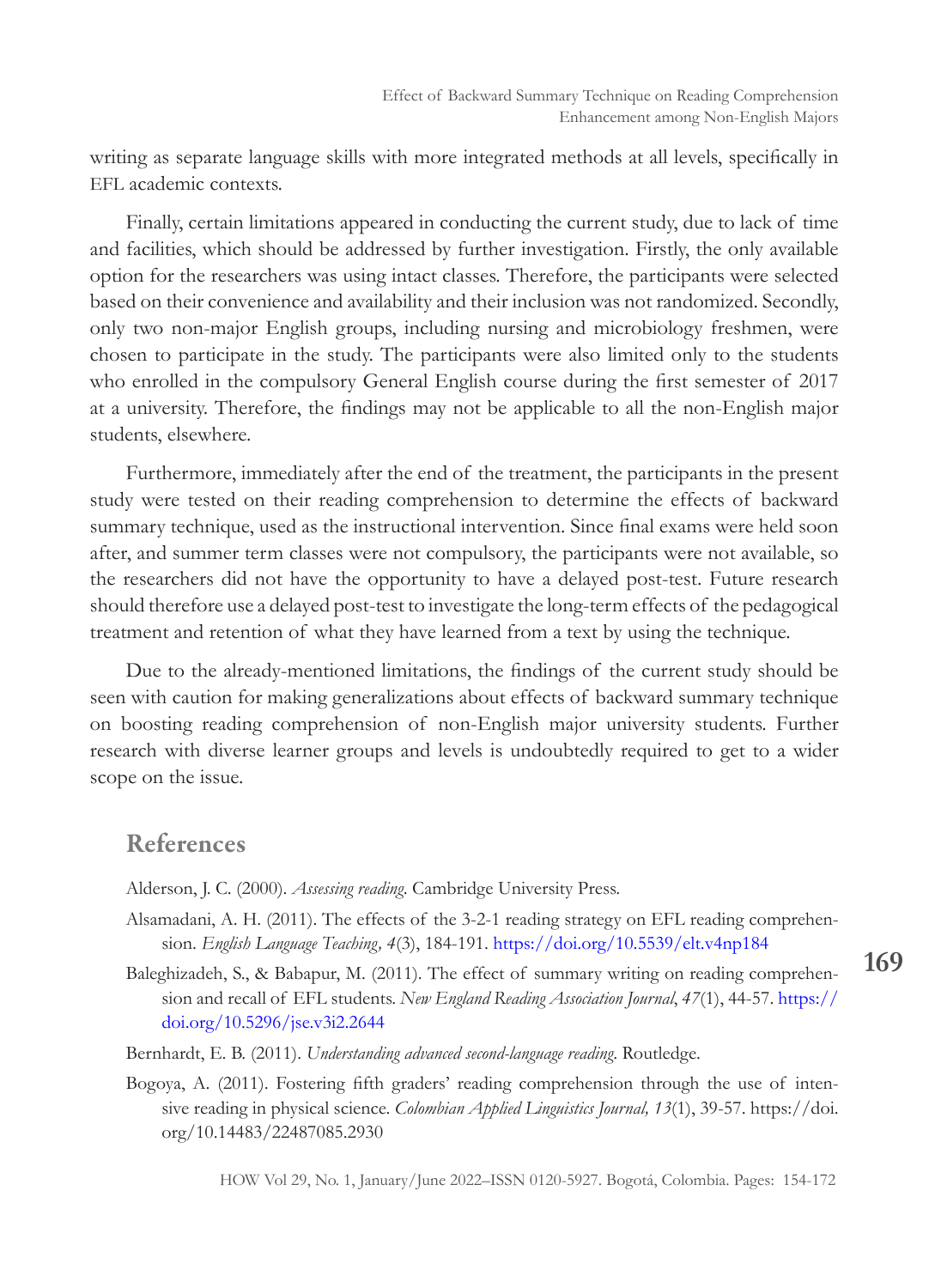- Caccamise, D. (2011). Improved reading comprehension by writing. *Perspectives on Language Learning and Education, 18* (1), 27-3. https:// doi.org/10.1044/lle18.1.27
- Chiu, C. (2015). Enhancing reading comprehension and summarization abilities of EFL learners through online summarization practice. *Journal of Language Teaching and Learning 1*, 79-95. https://dergipark.org.tr/en/pub/jltl/issue/22502/240578
- Cook, V. (2008). *Second language learning and language teaching.* Oxford University Press.
- Fan, Y. (2010). The effect of comprehension strategy instruction on EFL learners' reading comprehension. *Asian Social Science, 6*(8), 19-29. https://.doi.org /987654321/10430
- Gallavan, N. P., & Kottler, E. (2007). Eight types of graphic organizers for empowering social studies students and teacher. *The Social Studies*, *98*, 117-123. https://.doi.org/10.3200/ TSSS.98.3.117-128
- Grabe, W. (2009). *Reading in a second language: Moving from theory to practice*. Cambridge University Press.
- Grabe, W., & Stoller, L., F. (2011). *Teaching and researching reading.* Routledge.
- Grabe, W., & Zhang, C. (2013). Second language reading-writing relations. In A. S. Horning & E. W. Kreamer (Eds). *Reconnecting reading and writing* (pp. 108-133). Parlor Press and WAC Clearinghouse.
- Hellman, A. W., Blair, T. R., & Rupley, W. H. (1998). *Principles and practices of teaching reading* (9<sup>th</sup> ed.)*.* Merrill.
- Hemmati, F., & Kashi, M. (2013). The impact of oral retelling and summary writing techniques on Iranian upper intermediate EFL learners' reading comprehension. *International Journal of English and Education*, *2(2).*42*-*61. https://.doi.org/ijee.0rg/5.89113136
- Hirvela, A. (2016). *Connecting reading and writing in second language writing instruction*. University of Michigan.
- Khaki, N. (2014). Improving reading comprehension in a foreign language: Strategic reader. *The Reading Matrix, 14*(2), 186- 200. https://.doi.org/11-m9371u67.pdf
- Koda, K. (2005). *Insights into second language reading: A cross-linguistic approach.* Cambridge University Press.
- Li, J. (2014). The role of reading and writing in summarization as an integrated task. *Language Testing in Asia, 4*(3), 1-19. https:// doi.org/10.1186/2229-0443-4-3
- Lin, H. Y., & Chern, L. C. (2014). The effects of background knowledge and L2 reading proficiency on Taiwanese university students' summarization performance. *Contemporary Educational Research Quarterly, 22*(4), 149-186. https://.doi.org/10.6151/CERQ.2014.2204.04
- Maybodi, A., & Maibodi, A. (2017). The effect of teaching summarization strategies on reading comprehension of science and humanities Iranian high school students. *Indonesian Journal of EFL and Linguistics*, *2*(1), 41-52. https://.doi.org/27-144-1-PB.pdf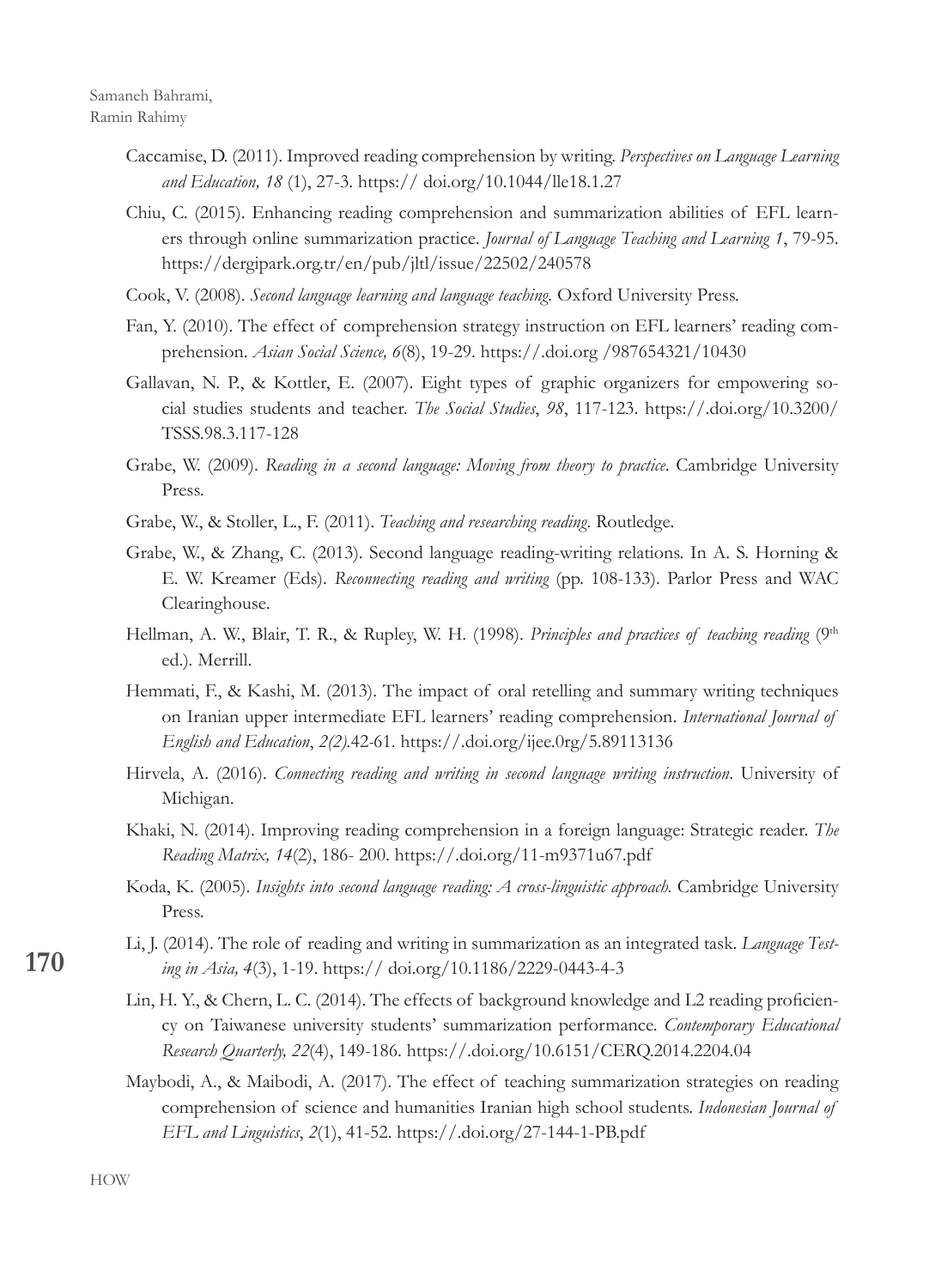- McDougald, J. S., & Álvarez-Ayure, C. P. (2020). Expanding the value of CLIL: Perspectives from primary to higher education. *Latin American Journal of Content & Language Integrated Learning*, *13*(2), 155-162. https://doi.org/10.5294/laclil.2020.13.2.1
- Meyen, E. L., Vergason, G. A., & Whelan, R. J. (1996). *Strategies for teaching exceptional children in inclusive setting.* Love.
- Mikulecky, B. S. (2008). Teaching reading in a second language. Pearson.
- Mohammad Hoseinpur, R. (2015). The impact of teaching summarizing on EFL learners' microgenetic development of summary writing. *The Journal of Teaching Language Skills (JTLS), 34*(2), 69-92.
- Mokeddem, S., & Houcine, S. (2016). Exploring the relationship between summary writing ability and reading comprehension: Toward an EFL writing-to-read instruction. *Mediterranean Journal of Social Sciences MCSER*, *7*(2), 197-205. https://.doi.org/10.5901/mjss.2016. v7n2s1p197
- Neufeld, P. (2005). Comprehension instruction in content area classes. *International Reading Association*, 302-312. https://.doi.org/ 10.1598/RT.59.4.1
- Pakzadian, M., & Eslami Rasekh, A. (2012). The effects of using summarization strategies on Iranian EFL learners' reading comprehension. *English Language Research, 1*(1), 118-125. https://. doi.org/10.5430/elr.vlnlp11
- Pardo, S. L. (2004). What every teacher needs to know about comprehension. *International Reading Association,* 272- 280. https://doi.org/10.1598/RT 58.3.5
- Pressley, M. (2006). *Reading instruction that works: The case for balanced teaching* (3<sup>rd</sup> ed.). The Guilford Press.
- Robson, C. (1993). *Real world research: A resource for social scientist and Practitioner researcher.* Blackwell.
- Rumiris, J. (2014). Improving university students' reading comprehension using graphic organizers: An action research. *Jurnal Dinamika Pendidikan, 7*(3), 157-164. https//www.http://ejournal.uki.ac.id
- Shokrpour, N., Sadeghi, A., & Seddigh, F. (2013). The effect of summary writing as a critical reading strategy on reading comprehension of Iranian EFL learners. *Journal of Studies in Education*, *3* (2), 127-138. https://doi.org/10.5296
- Smith, F. (2004). *Understanding reading: A psycholinguistic analysis of reading and learning* (6<sup>th</sup> ed.). Lawrence Erlbaum.
- Tarshaei, G., & Karbalaei, A. (2015). The effect of three phase approach on Iranian EFL learners' reading comprehension. *European Online Journal of Natural and Social Sciences, 4*(2), 362-372. https://www.core.ac.uk
- Westby, C., Culatta, B., Lawrence, B., & Hall-Kenyon, K. (2010). Summarizing expository texts. *Topics in Language Disorders, 30*(4). 275-87.
- Wilhelm, K., & Li, H. (2008). Exploring pedagogical reasoning: Reading strategy instruction from two teachers' perspectives. The Reading Matrix*, 8*(1) 96-110. https://.doi.org/10.1.1.579.9383